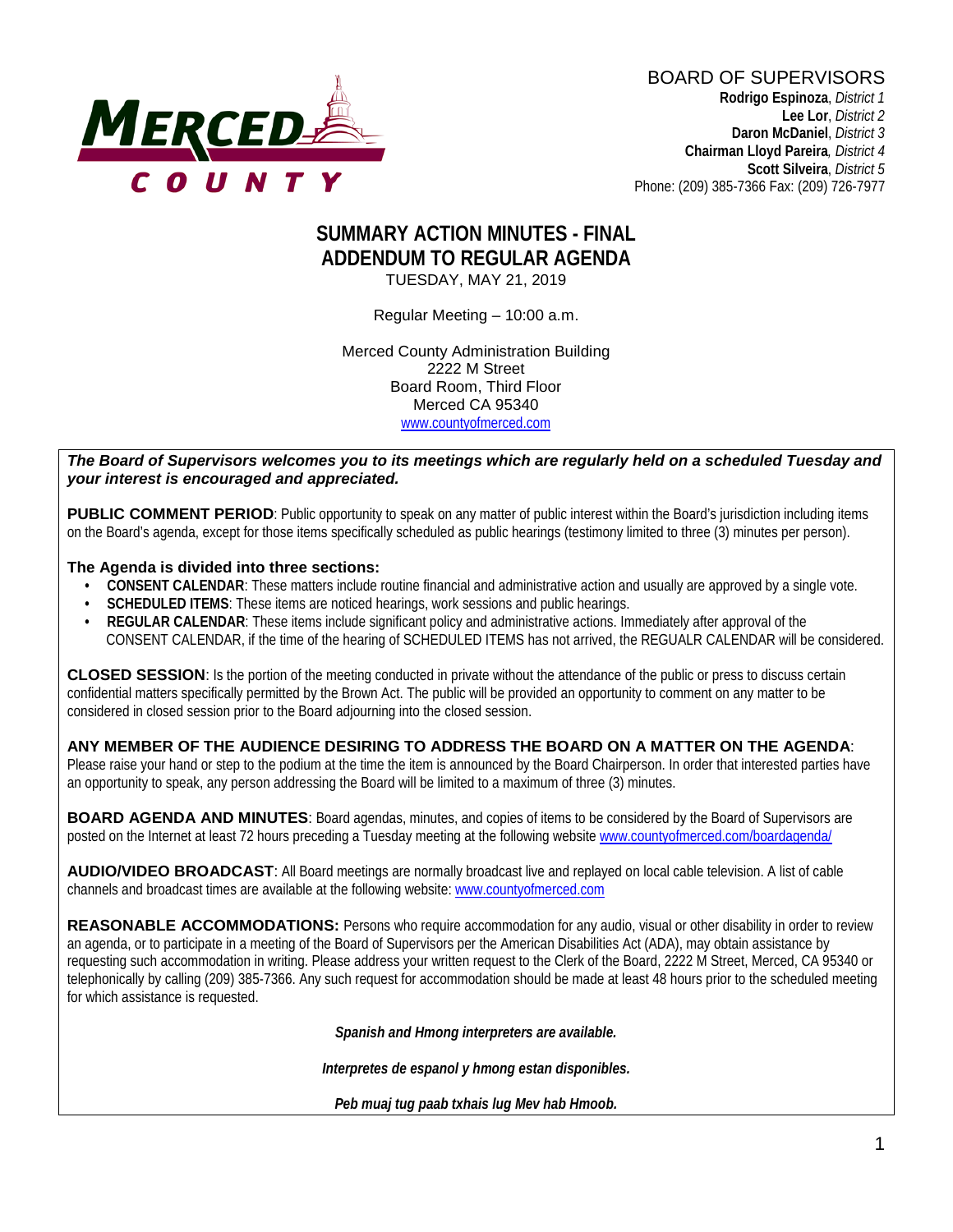## SCHEDULED ITEMS

# **10:00 A. M. THE PUBLIC IS INVITED TO SPEAK ON ANY ITEM ON THE AGENDA-TESTIMONY IS LIMITED TO THREE MINUTES PER PERSON**

## **GOVERNMENT CODE SECTION 54954.2 COMPLIANCE (LATE AGENDA ITEMS)**

#### **SCHEDULED ITEM:**

#### **PUBLIC WORKS - FIRST READING - PROPOSED ORDINANCE**

Conduct a first reading of a proposed ordinance entitled "User Charge Rates for Zones of Benefit", which would set County Service Area Number One User Charge Rates at their current rates for Fiscal Year 2019/2020. (Supersedes Ordinance No. 1961 and amends Chapter 5.64 of the Merced County Code). **RECOMMENDATION:**

1) Introduce a proposed ordinance entitled "An Ordinance Establishing the County Service Area Number One User Charge Rates for Zones of Benefit in the 2019/2020 Fiscal Year"; 2) Waive further reading of proposed ordinance; and 3) Set a second reading and possible adoption of the proposed ordinance for June 4, 2019 at 10:00 a.m. (Supersedes Ordinance No. 1961 and amends Chapter 5.64 of the Merced County Code).

# *REVIEW BOARD ORDER – SEE PAGE 3*